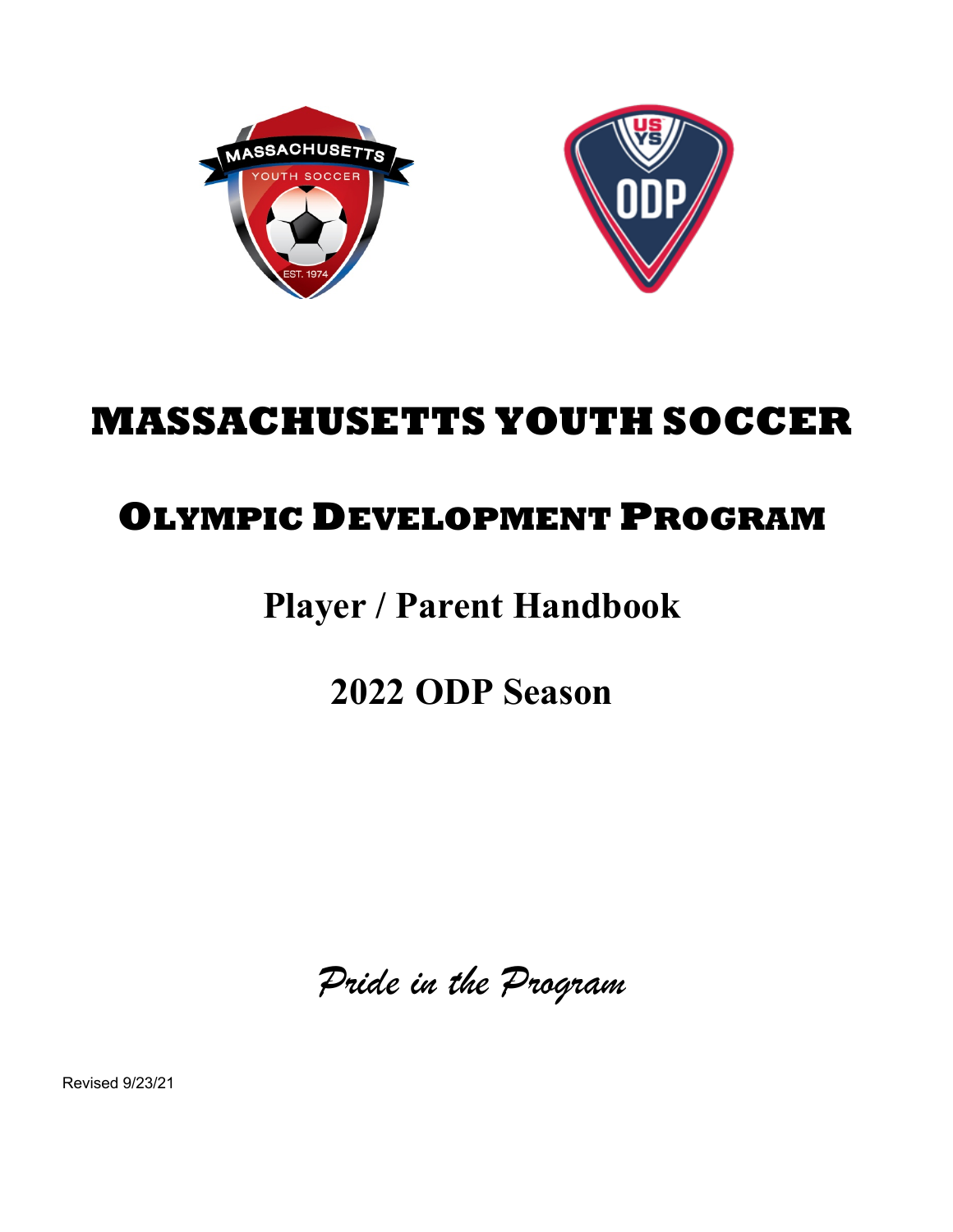## **Table of Contents**

We are in the process of selecting the team administrators. Once they are identified, they will be in contact with you.

## **If you do not receive an email from a team administrator 1 week prior to the 1st winter training session, please email LynnG@mayouthsoccer.org**

**For 1st training session:**

**1. Email Player Medical Release form and front & back copy of the player's insurance card to team administrator. The Medical Release Form can be accessed in your Sports Connect Account. You can also access the USYS medical release form on the ODP homepage on the right-hand side under documents.**

**Do** *not* **send them to the Massachusetts Youth Soccer office.**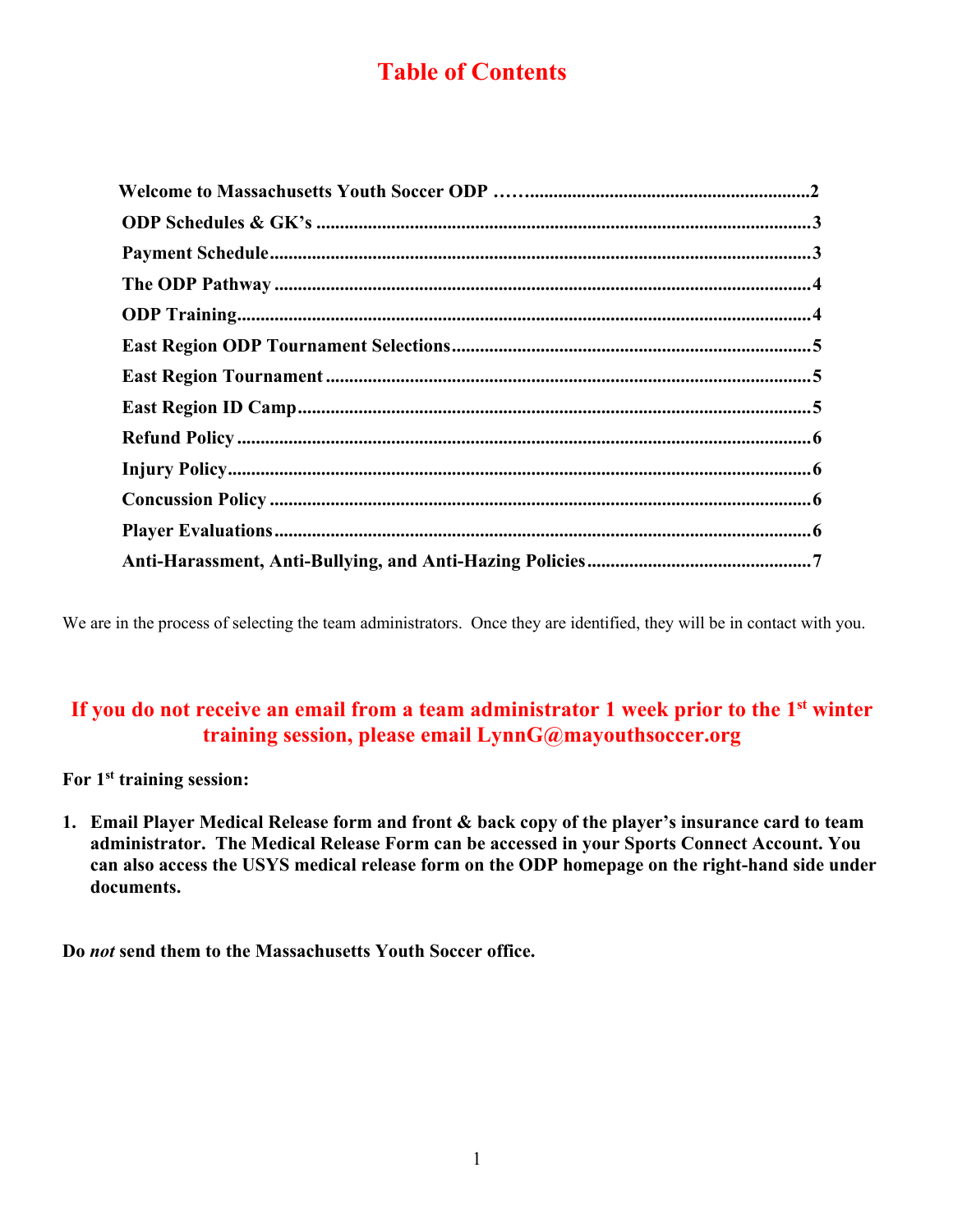**\*\*All schedules, events, and policies for the 2022 season are contingent on COVID-19 guidelines. They are subject to change at any time. The ODP website will be updated accordingly.**

## **Welcome to ODP**

The Massachusetts Youth Olympic Development Program, or ODP, is the start of the identification process for the National and Olympic teams. Massachusetts Youth Soccer conducts the program for US Soccer under the jurisdiction of the US Olympic Committee. The ODP is protected by the Amateur Sports Act, a federal law enacted by congress in 1978. The purpose of this prestigious program is to identify players on the basis of open tryouts and scouted players. Players then have the opportunity to be selected to represent their state, region, and the United States in soccer competition.

#### **The ODP Player**

ODP is for the serious soccer player with the goal of playing professionally or in college, and being identified for the US National or Olympic Team. Players should be committed to the process of developing their soccer skills and fitness on a daily basis. In ODP, successful players are versatile on the field, have good coping skills, are coachable, and can adapt to the different styles of play.

There are many ways to achieve these ultimate goals, and it is entirely possible to make it to the highest level without going through all, or, indeed, any of the preceding levels of participation. However, the current ODP system is the one most recognized throughout the United States as the best way to identify top-quality players who can perform in any environment and still cope with everyday demands.

From year to year and event to event, players evolve in many different ways. This is why after each full year of an ODP season, there is a clean slate and players have to go through the entire tryout process all over again. The only exception to this is if a player has made the regional or national pool within the past year, he/she will be given a pass onto the state team and will not need to attend tryouts. Although we are looking for the best players on each team, we do not select players exclusively from winning (successful) teams and programs. The Olympic Development Program tryout process is open to all players regardless of team affiliation or current level of play.

#### **Purpose**

The United States Olympic Development Program (ODP) is a national process of identifying, training and developing youth soccer players who have the potential to represent the United States in soccer competitions. This process promotes players to the US National Teams that represent the United States in international competition. The ODP is not an individual entity. In regards to soccer, it is a program licensed to organizations by the United States Olympic Committee (USOC) through the governing body of soccer, US Soccer. Massachusetts Youth Soccer has a long tradition of providing many of the players that comprise the regional and national teams including the World Cup and Olympic Teams. A large number of other players are currently on several professional teams both in the US and abroad. Some of these players include Diego Fagundez, Charlie Davies, Miles Robinson, Keith Caldwell, Geoff Cameron, Samantha Mewis, Kristie Mewis, and Morgan Andrews.

#### **Mission Statement**

The function of Massachusetts Youth ODP is the identification, selection, and opportunity for development of the state's elite players. The ODP provides the means by which these players are prepared to compete for selection to regional, national, collegiate, and professional opportunities through high level training and competition.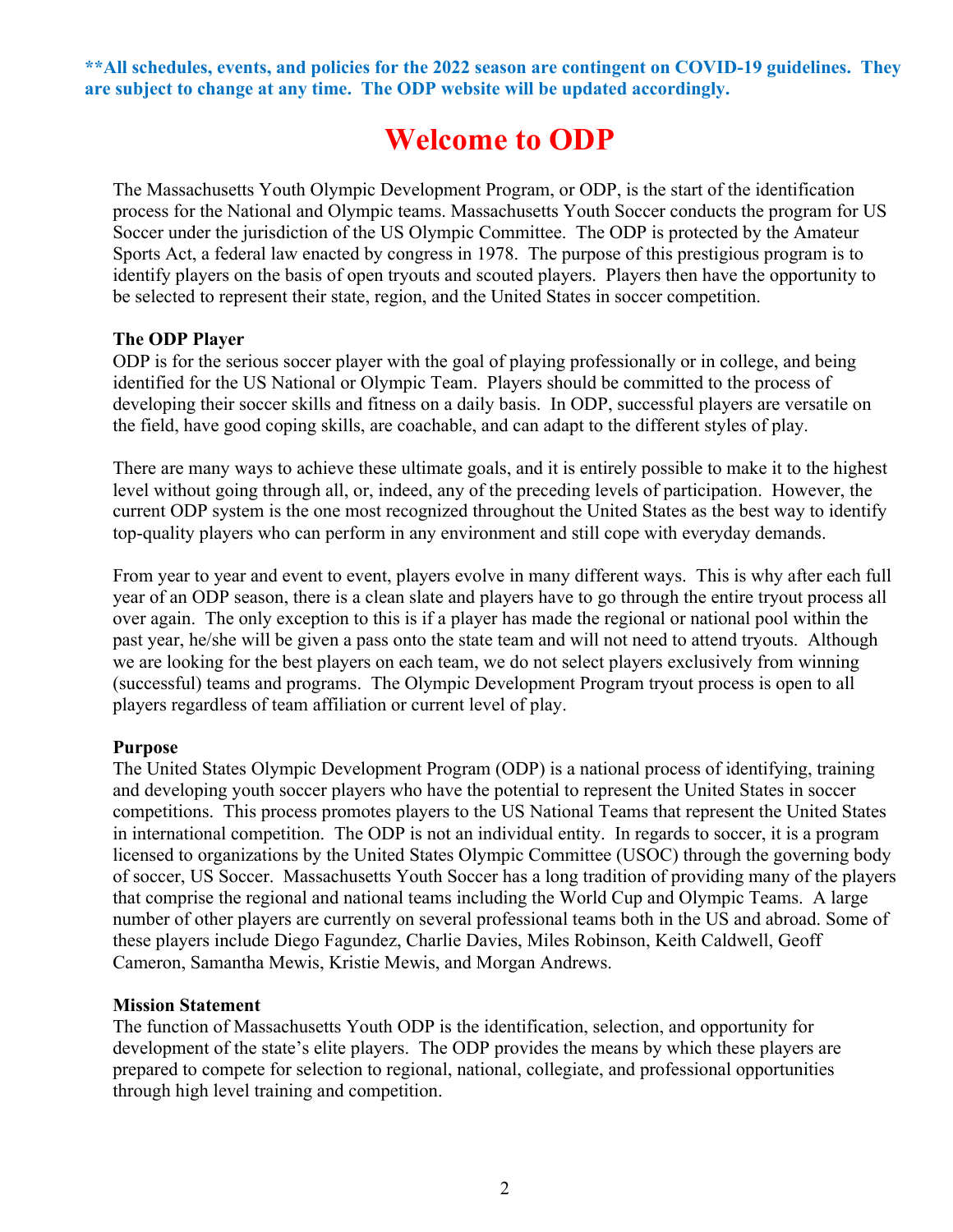#### **Philosophy**

The primary responsibility for the development of players belongs to the clubs. It is the responsibility and function of Massachusetts Youth ODP to supplement that development by identifying and selecting the players who are ready and able to compete with and against each other in preparation for regional, national, collegiate, or professional opportunities.

#### **ODP Overview**

Massachusetts Youth Soccer, a member of the US Youth Soccer, sponsors youth soccer programs in a geographical area of the state, stretching from Boston to the Berkshires. There are over 140,000 players registered through Massachusetts Youth Soccer. The most talented and committed of these players participate in the state Olympic Development Program.

As part of the National effort, the Massachusetts Youth Soccer program is committed to providing players access to the highest levels of youth soccer. Our main goal is to identify and prepare outstanding Massachusetts Youth Soccer players for Regional and National competitions. We must achieve this goal in a fair and objective environment. Individuals with integrity, experience, and impartiality must render judgment of ability.

### **Benefits of ODP**

- Opportunity to play and train with the best players in one's age group across Massachusetts.
- Quality of instruction from nationally licensed coaches.
- The opportunity to represent one's state, region, or country in competition.
- Competition against other state associations.
- Exposure to Regional and National staff coaches.
- Introduction to injury prevention through the use of FIFA  $11+$
- Understanding the psychological component of the game with the help of Springfield College Athletic counselors
- Access to Techne Futbol App, which specializes in at home training
- Exposure to college coaches.

## **ODP SCHEDULES (Posted on Mass Youth Soccer Website)**

- Throughout the Indoor training sessions, Goalkeepers will have 5 Goalkeeper specific training sessions. In addition, it is requested they attend the  $1<sup>st</sup>$  and  $5<sup>th</sup>$  team training sessions. It is optional for them to also attend the other 3 team training sessions.
- Once the spring season begins, the top two GK's from the previous week's goalkeeper training session will be selected to join the team training session (based on player availability). The remainder of the GK's will work with the goalkeeping staff.

| Note that no player will attend any event unless previous event payment has been received in full. |                                        |             |             |                    |  |  |  |
|----------------------------------------------------------------------------------------------------|----------------------------------------|-------------|-------------|--------------------|--|--|--|
|                                                                                                    | 12U, 13U, 14U, 15U                     | 16/17U      | All $G K's$ |                    |  |  |  |
| <b>Winter Fee</b>                                                                                  | \$335                                  | No training | \$335       | Due by: 12/14/2021 |  |  |  |
| <b>Spring Fee</b>                                                                                  | \$515                                  |             |             | Due by: $3/1/2022$ |  |  |  |
| <b>East Region Tournament*</b>                                                                     | \$170                                  |             |             | Due by: 5/23/2022  |  |  |  |
| ID Camp $*$                                                                                        | Payment is directly to the East Region |             |             | Due by: TBA        |  |  |  |

## **PAYMENT SCHEDULE**

**\*** Not all players will be selected to attend these events. Cost may increase based on location of event

\*\*Prices are subject to change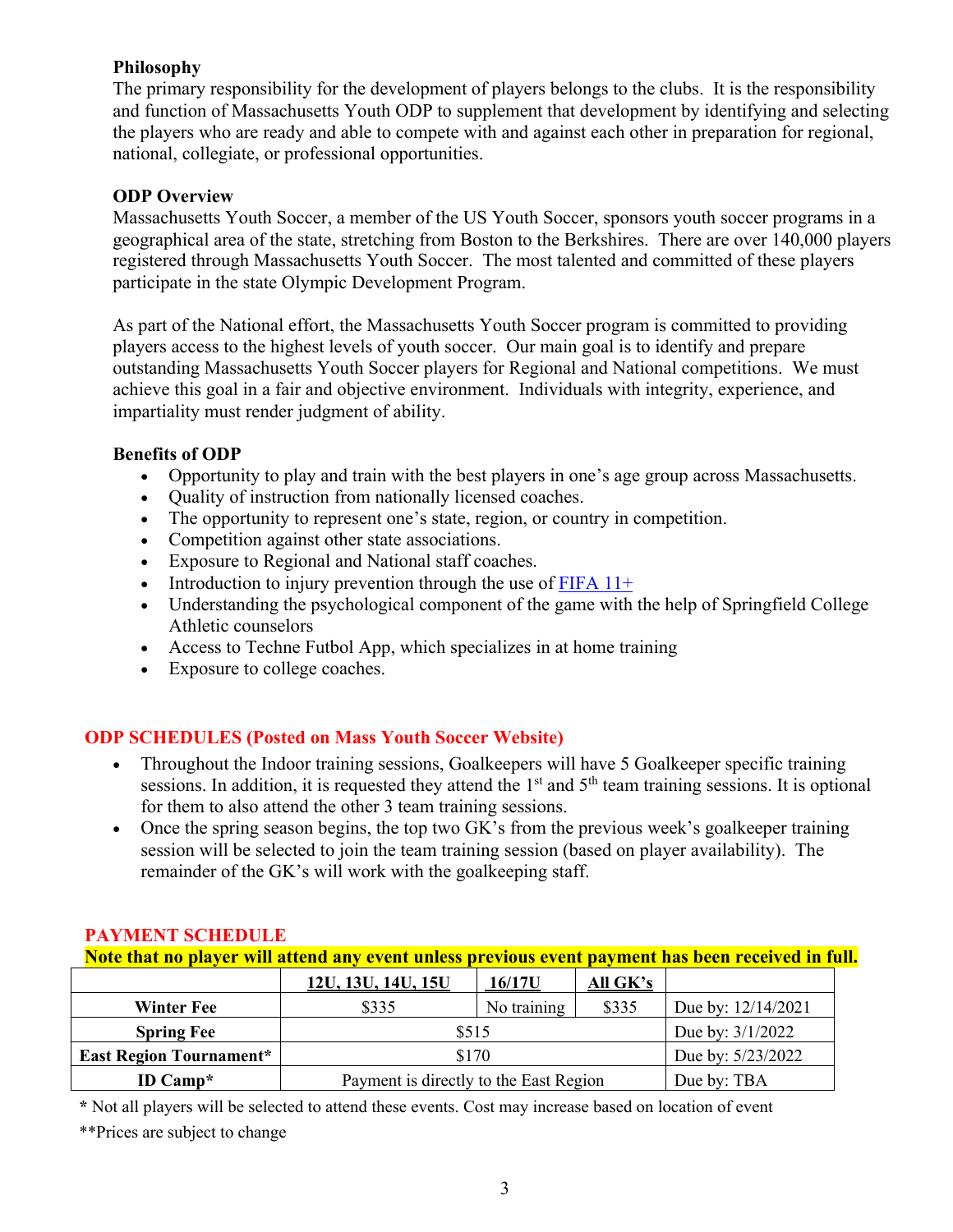## **The ODP Pathway**

#### **State Team**

State Teams are selected following the state try-outs. Players who are selected are invited to attend all the State Team Training events.

#### $\bf{l}$ **Regional Pool**

East Region players may be selected for an event with the Regional Team. Players are selected for the East Region pool during the Regional Camp.

## **Regional Team**

Selection for the Regional Team follows regional pool events. Players can be invited in to attend Interregional Tournaments, Tours to Foreign Countries, and up to the National Pool.

## **US Soccer National Pool**

Selections for the National Pools are made at the National Camps and during the Interregional Tournament. Players selected to a National Pool may be selected for a National Training.

### **ODP TRAINING**

- **Players will be required to purchase two New Balance Jerseys (Navy and White). The Navy Shorts and White Socks are optional from soccer.com. Goalkeepers will be required to purchase a New Balance GK Jersey. The Navy Shorts and White Socks are optional from soccer.com.** Once players are invited into the program, they will be sent a separate link to purchase their gear via a soccer.com email with a *designated* uniform number. Players are expected to wear approved ODP attire during all training sessions and games.
- Bring a properly inflated ball, shin guards, socks, and both training shirts to every ODP event.
- Bring hand sanitizer, face mask, ample water supply, cleats/turf shoes, GK gloves (if needed), a plastic bag for players to take care of their own trash.
- **Conflict Statement:** ODP requires a high level of commitment from players. When scheduling conflicts arise, players must ultimately make their own decision whether or not to attend an ODP practice or event. Before making that decision, however, they should consider the following:
	- ODP coaches are responsible for selecting the players who are, in the coaches' opinion, the best in the program. The only method available to them to make these decisions is the evaluation of the player's performance on the field. If players decide to forgo an ODP practice, event, or East Region activity in favor of a personal or club event, they diminish their opportunity to be identified by their coach. This does not mean the player will not progress in the ODP, but players who do prioritize the ODP tend to earn more roster spots for events. Players who want to advance in the ODP should regard ODP attendance as mandatory. Each ODP event or practice missed reduces the likelihood of being selected for a position on an ODP roster.
- If you cannot attend a training session please contact your team administrator ASAP.
- Parents are reminded to allow the staff to coach and encourage their children instead of direct.
- As a parent, we ask you not to actively recruit players for your club. This will result in the removal of your child from the program.
- As a parent, if you wish to discuss a recent in-game concern, please contact your Head Coach via email to set up a call or meeting at least 24 hours after the event. If immediate attention is needed, contact the ODP Director.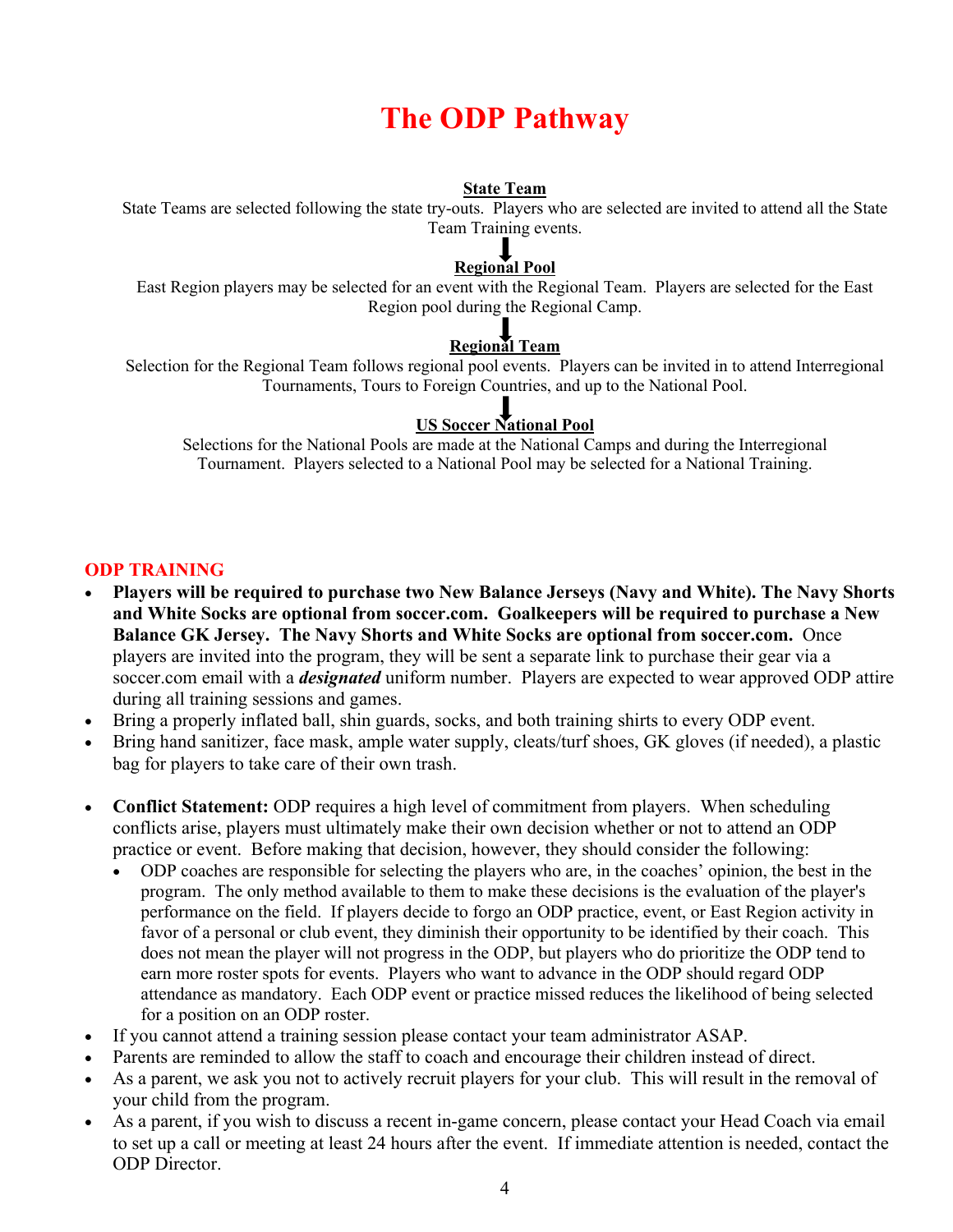- When major storms are predicted on or prior to ODP training or games, which could make travel to or playing hazardous, those events may be cancelled. Any cancellation notification will be emailed directly to all ODP participants and posted on Mass Youth Soccer Social Media Channels (@mayouthsoccer on Instagram, FB, & Twitter). Please check your email before leaving for practice.
- Training sessions that are cancelled due to inclement weather will **NOT** be rescheduled.

## **EAST REGION TOURNAMENT SELECTIONS**

• For **12U, 13U, 14U, 15U, 16/17U** age groups the top 14-18 players will be selected and asked to attend the East Region Tournament. This is one of the events that serve as a Player Identifier event for the East Region ID Camp. Players not initially selected should be informed they will be considered alternates.

### **EAST REGION TOURNAMENT**

- This tournament typically takes place the 2nd weekend in June at Rider University, NJ OR Kirkwood Soccer Complex, DE OR Massachusetts. Players must be available Friday through Sunday for the games. Maximum of 18 players can be selected to go to the East Region Tournament.
- There is a possibility of a second weekend for semifinals and finals, taking place the following weekend.
- **Parents/Players are responsible for their own transportation as well as room and board. Massachusetts Youth Soccer will provide a link to book rooms should parents want to utilize this service.**
- Check the East Region website frequently for information https://www.usyouthsoccer.org/east/ Print out all directions, rules format, and schedule before leaving.
- **In order to be eligible for any ODP event, you must be current with your payment in accordance with the payment schedule.**

### **EAST REGION ID CAMP**

ID Camp is so named because during the event, state players are identified to play on their age group's regional team. **ID camp is an invite only event. Players are identified through the sub-regional events such as friendly matches and the East Region Tournament. Regional coaches attend these sub-regional events in order to scout players and make recommendations for camp invitations.** You can always go to the East Region site https://www.usyouthsoccer.org/east/ to check schedules, packing lists, rules, and documents needed. July 2022 Boys: TBD

July 2022 Girls: TBD

- Players must attend the full camp and **may not come late or leave early.**
- Parents should not contact regional coaches prior to, during or after any event. Your questions and concerns should be directed to your state coach or state's ODP director.
- Players who are not part of the State Olympic Development Program, are not eligible to attend East Region Camp.
- The East Region Camp is an intense 2-4 day camp with multiple field sessions, games, and classroom meetings daily. Players are placed in training groups of up to 18 with whom they will train, play, and attend meetings with throughout the event. The groups are randomly selected. Groups may only have 1 Massachusetts player assigned while other groups could have 2 or more players from Massachusetts in your player's training group.
- Throughout the day, regional coaches meet to select players to compete in what is often referred to as a "pool game." Even though it is an honor to play in one of these games, an invitation to play is a layer in the identification process and not the final selection. If you have been invited to play in a pool game, your training schedule may change for that day in order to train and meet the other players you will compete with on that day. The pool games, group games, training, participation in meetings and your actions both on and off the field are all taken into consideration when the final team is selected.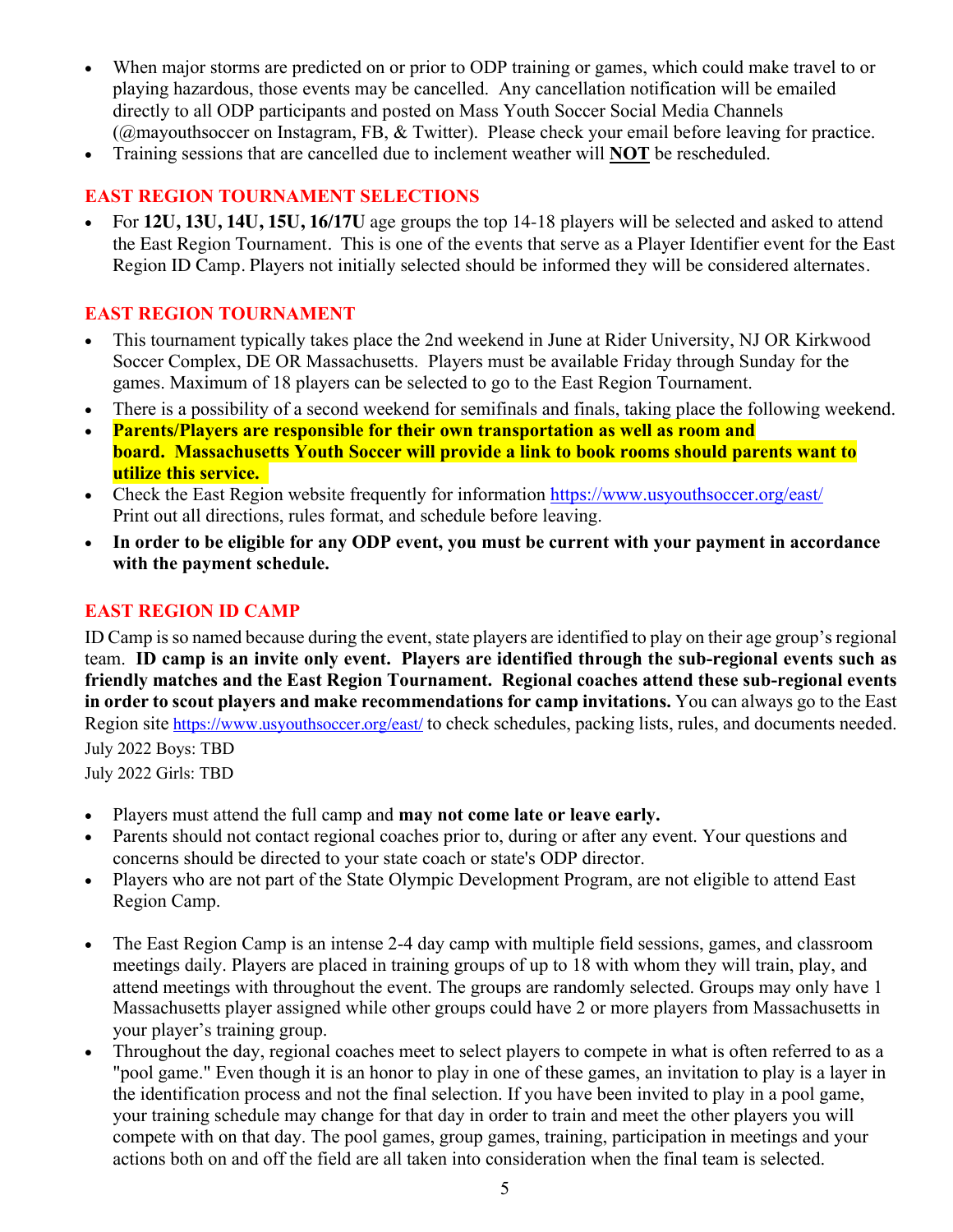• At the end of the camp, the regional staff will identify the final pool. The final pool is a list of the players who are invited to East Region training and games throughout the fall, winter and spring in various locations in the US. Anyone who makes the pool gets invited to at least one East Region training event. Making the final pool also exempts you from tryouts for Massachusetts ODP the following year; you will be selected to the following year's state roster if you choose to accept the invitation.

### **REFUND POLICY**

- Fees for ALL ODP events are non-refundable. Any player who is selected as a member of the state team will be expected to attend the regional event in his/her respective age group. Any player, who decides not to attend their regional event after they are selected to the final state team, and does not have official documentation of a medical hardship, may not be entitled to a refund. Please note that refunds for medical reasons are reviewed individually and there is no guarantee of approval.
- Refund requests due to a medical situation or injury must be accompanied by a letter from a doctor explaining the injury and prohibiting the player from participating in soccer or soccer-like activities. The decision to issue a refund is done on a case-by-case basis; the refund is not guaranteed.
- Any refunds issued will be less credit card and processing fees.
- Prorated refunds will be considered in the event of cancellation due to COVID-19 Safety Policy.

#### **INJURY POLICY**

If a player is injured during an ODP event, they must be seen by the medical professional on site. The medical professional will complete an incident report. A head or assistant coach may be asked to sign the report.

#### **CONCUSSION POLICY**

During a session if a player is suspected of having a concussion, the coaching staff will remove the player from the session and will not allow the player to return to play for the remainder of the session. If there is an EMT on site, they are the only individual that can approve the player to return to play. More information can be found here: http://www.mayouthsoccer.org/coaches/concussions/

The coaching or medical staff will inform the player's parent or guardian of the player's symptoms as soon as possible. They will also inform the Team Manager, ODP Director, and Technical Director.

The player will not be able to return to activity in the Olympic Development Program until he/she has been cleared by their physician. A clearance to play letter must be given to the Coaching Staff.

If a player receives a concussion outside of training with the Olympic Development Program, the player will need to be evaluated and cleared, in writing, by their physician. Coaches will inform the Team Manager, ODP Director, and Technical Director once the player has been approved to return to play.

#### **PLAYER EVALUATIONS**

- Each player will receive an evaluation completed by your state's coaching staff at the end of the season. It will be sent via email.
- In order to receive an evaluation, the player must attend at least 50% of the sessions. If you cannot attend at least half of all sessions, an evaluation will not be provided.
- Goalkeeper coaches are responsible for filling out evaluations for goalkeepers.
- Players who choose to quit the program at any point prior to the ID camp will not receive an evaluation.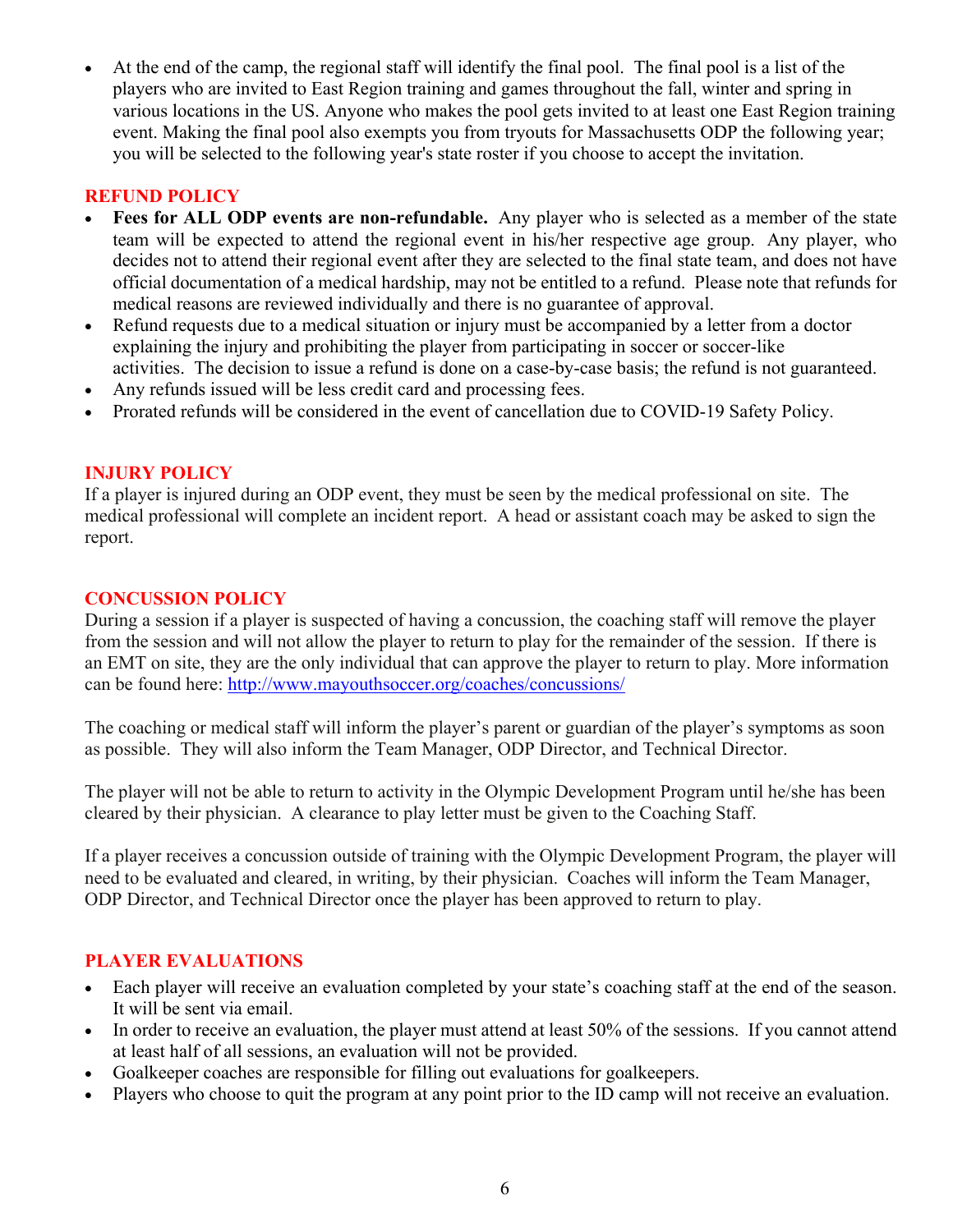#### **Massachusetts ODP Anti-Harassment, Anti-Bullying and Anti-Hazing Policies**

#### **Anti-Harassment Policy**

Massachusetts ODP is committed to providing an environment that respects diversity and is free from discrimination and harassment based upon any legally protected status including race, ethnicity, religion, gender, age, sexual orientation, marital status, national origin, disability and veteran status. All decisions affecting employment and participation at ODP shall be made without discrimination against any person on the basis of any such legally protected status. The program believes all individuals must be treated with dignity and respect. Consistent with this commitment and consistent with federal and MA law, ODP does not condone discriminatory or harassing conduct of any individual. In particular, coaches and staff are prohibited from engaging in harassing or discriminatory conduct based on gender or race directed against any other person engaged to provide services to or perform work for ODP. In addition, coaches and staff are advised that physically, emotionally or sexually abusive conduct by coaches or staff directed toward players under the age of 18 must be reported to the Massachusetts Technical Director and ODP Director and in certain instances, to law enforcement agencies and may result in criminal sanctions.

#### *Behaviors that Violate this Policy*

Discrimination against or harassment of an individual when based upon a legally protected status (see above) violates this policy when such conduct is pervasive or severe. Discrimination and harassment can take many forms. The following are examples of conduct that could violate this policy:

1. limiting opportunities on the basis of race, ethnicity, religion, gender, age, sexual orientation, marital status, national origin, disability, veteran status, or any other legally protected status;

2. slurs, jokes, statements, remarks, questions, gestures, pictures or cartoons regarding race, ethnicity, religion, gender, age, sexual orientation, marital status, national origin, disability veteran status, or any other legally protected status that are derogatory or demeaning to an individual's or group's characteristics or that promote stereotypes;

- 3. demands for sexual favors in exchange for favorable treatment or continued employment;
- 4. offensive or unwelcome sexual flirtation, advances or touching;
- 5. obscene, demeaning or abusive commentary about an individual's body;
- 6. responding to refusals to provide sexual favors with verbal, emotional or physical abuse.

This policy applies to discrimination and harassment occurring in MA Youth Soccer and in other settings where ODP personnel may be exposed to discrimination or harassment, including but not limited to activities away from Progin Park locations, such as co-sponsored activities that are off-site. This policy protects and applies to all ODP coaches, staff and players.

It is not the intent of this policy to prohibit consensual relationships between adults employed by the program. However, romantic and sexual relationships between ODP players and ODP coaches and staff are prohibited and will lead to immediate termination and dismissal. In addition, coaches and staff are advised that engaging in sexual relations with a player under the age of 16 constitutes statutory rape and is a criminal offense, while abuse of a child under the age of 18, including sexual abuse or physical or emotional abuse involving sexual relations or sexual overtones, are offenses which must be reported to the appropriate authorities. Coach and staff behavior with respect to players must be above suspicion. Coach and staff should avoid even the appearance of an improper relationship with players.

#### **Anti-Bullying Policy**

Bullying is when one or more people exclude, tease, taunt, gossip, hit, kick, or put down another person with the intent to hurt another. Bullying happens when a person or group of people want to have power over another and use their power to get their way, at the expense of someone else. Bullying can also happen through cyberspace and social media: through the use of e-mails, text messaging, instant messaging, and other less direct methods. This type of bullying can also lead to persons being hurt during or between the seasons and be especially hurtful when persons are targeted with meanness and exclusion.

**At ODP bullying is inexcusable, and we have a firm policy against all types of bullying.** We work together as a team to ensure that players gain self- confidence, make new friends, improve their skills and knowledge and go home with great memories.

Unfortunately, persons who are bullied may not have the same potential to get the most out of their experience. Our leadership addresses all incidents of bullying seriously and trains staff to promote communication with their staff and their players so both staff and players will be comfortable alerting us to any problems during their ODP experience and between ODP seasons. Every person has the right to expect to have the best possible experience at ODP, and by working together as a team to identify and manage bullying, we can help ensure that all players and staff have a great time.